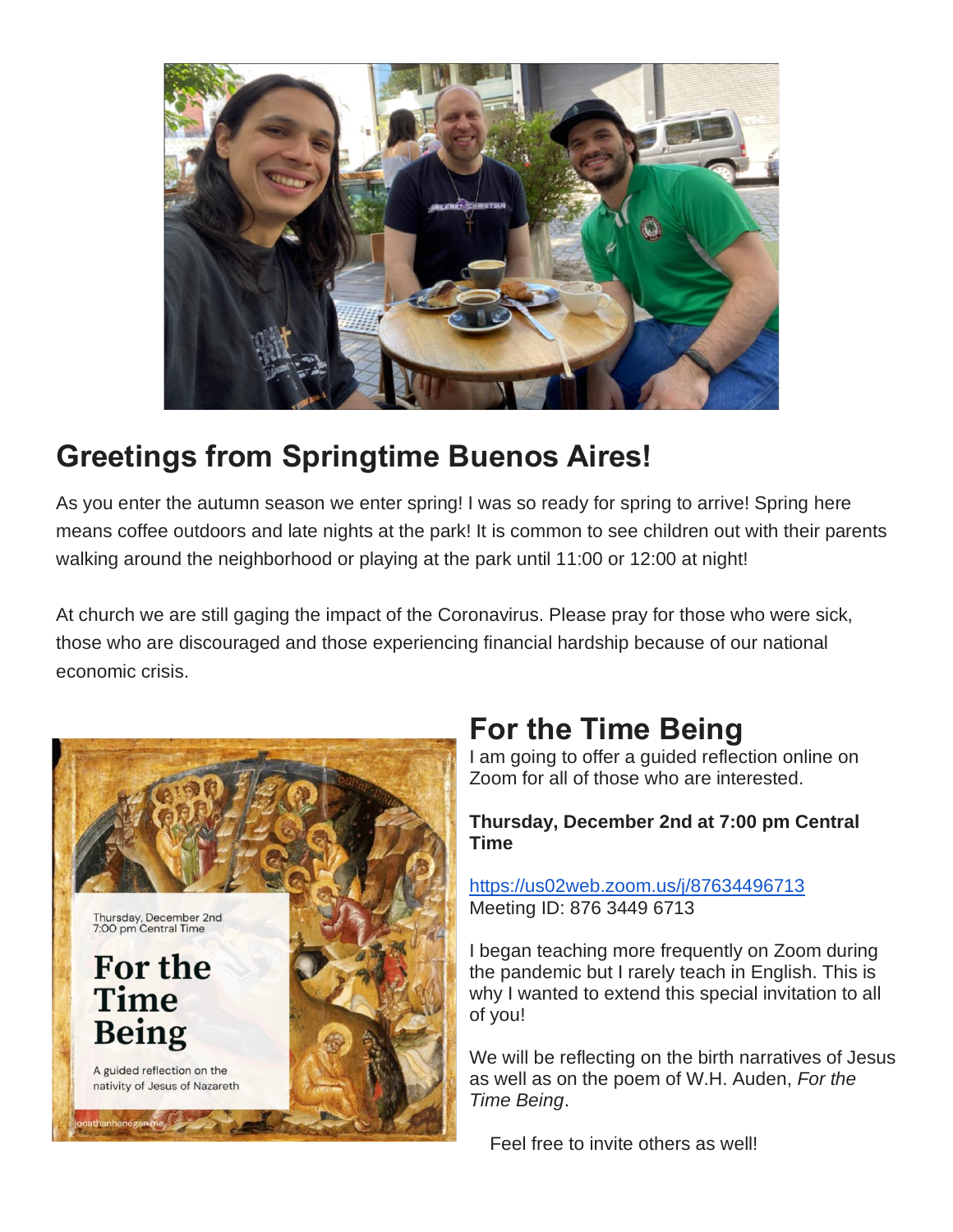

### Hospitality at church

To celebrate the fact that we can now return to church and that everyone eligible in our church for a vaccine had at least received their first dose, we had a big barbecue and invited non-Christian friends and family to accompany us. We had a blast with great food, fellowship and live music. Please pray that those who visited our church for the first time may take the time to know more about Jesus.

### Hospitality in my home

One of our sister's family came to visit from Bolivia. Our small discipleship group was able to invite them over for coffee and pastries and spend the afternoon with them. They are not Christians and have been very impressed with our church family. Just recently, one of the guys on our mission team sat down with them to continue to share the Gospel. Please keep them in your prayers!

### Hospitality in the city

Two weeks ago was the "Night of the Bookstores"! Bookshops all around the city were open till 3:00 or 4:00 in the morning and traffic was stopped in order to allow book lovers to run the streets, listen to lectures, live music and of course, buy books! I invited several non-Christian friends to join our outing and we ended up eating dinner together and making new friends. We even asked a random book lover to have dinner with us! God is good!